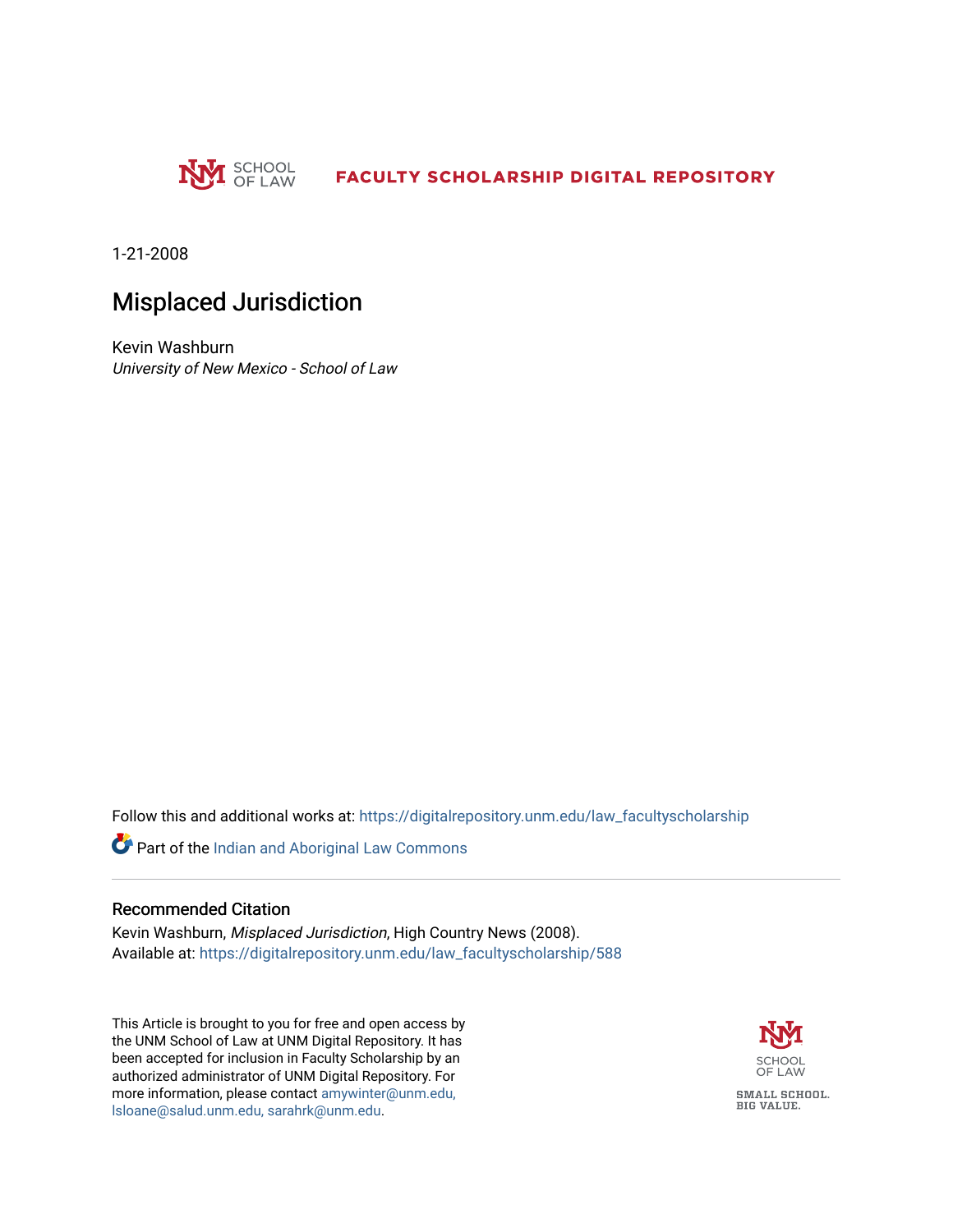# **Misplaced Jurisdiction**

Justice in Indian Country needs an overhaul

## Tanya Lee, interview with Kevin Washburn

High Country News January 21, 2008

*Kevin Washburn, a member of the Chickasaw Nation, is an associate professor of law at the University of Minnesota. In 1994, he worked for the Justice Department litigating cases involving Indian tribes, and in 1997, he moved to the U.S. attorney's office in New Mexico, where he prosecuted serious crimes in Indian Country. Since joining the faculty at UMN in 2002, he has written and lectured on why the current justice system on Indian lands is not working and why it is having detrimental effects on tribes and the wider community. Washburn is currently on leave from UMN to serve as the Oneida Indian Nation visiting professor of law at Harvard Law School.*

HIGH COUNTY NEWS: Why should the federal government not be responsible for prosecuting felonies in Indian Country?

KEVIN WASHBURN: They shouldn't be responsible in the way they are now because they're not very good at it. The FBI and U.S. attorneys are good at prosecuting white-collar crime and big cases. They're not so good at prosecuting street crimes such as assault, domestic violence and sex offenses.

But it's deeper than that. In the U.S., crime is thought to be a local concern. Usually, the feds are only brought in on things that affect the national interest. We don't bring them in for routine local offenses.

(Federal prosecution of local crime) is inconsistent with our general notions of American justice. For example, we have a jury because the community is supposed to be involved in the prosecution of crime. When a jury of your peers tells you that you're guilty, that hits home in a much more serious way than if strangers do it. And we just don't have that in Indian Country cases because the courthouses are often 100, 200, 300 miles from where the offense occurred. Imagine the victim who has to testify in court in Phoenix but lives on the northern part of the Navajo Reservation. She may be facing a six-hour drive in a rust trap of a car in extreme weather.

We see this pattern over and over in the West. In Colorado, the Southern Ute Tribe's cases are tried in Denver ... several hundred miles away.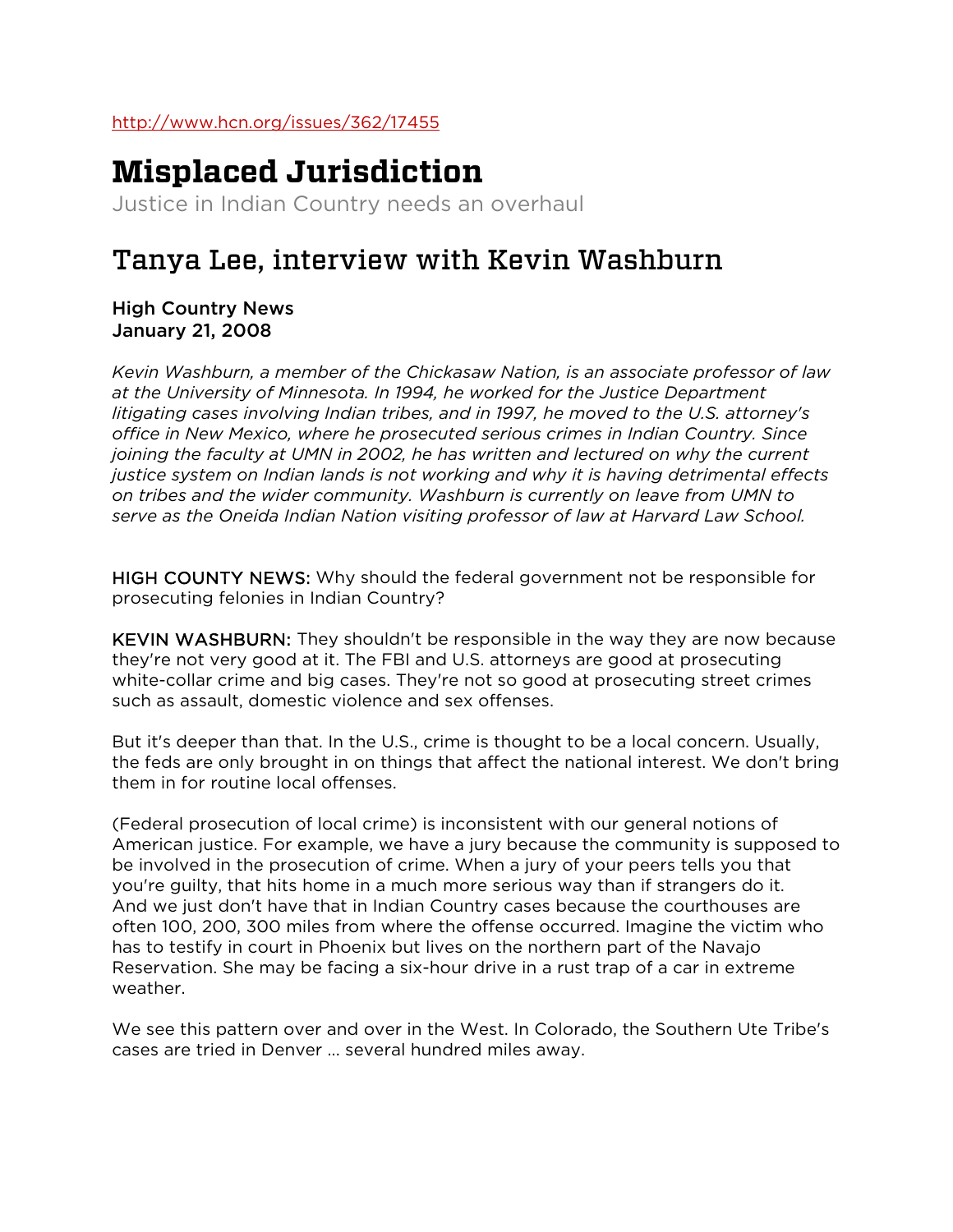HCN: What other factors make federal jurisdiction over Indian Country felonies a problem?

WASHBURN: Another cultural problem is that federal agents haven't always been beloved on Indian reservations, and tribes have long memories. That's one of the beauties of oral history is that the memories stay very fresh. The FBI agents and federal prosecutors are in some respects the direct descendents of the cavalry officers who committed atrocities on Indian reservations in the last century and the century before that.

So when a federal agent shows up and says, "I work for the federal government and I'm here to help you," people are very skeptical. One outcome of that distrust is that sometimes witnesses don't want to cooperate with federal agents. The worst situation is in child sexual offense cases, which a lot of these cases are. When an 8 year-old girl reports an offense, it's a federal felony that draws a federal investigation. Federal agents come on the reservation to get involved in local affairs. That can be controversial. One ramification is that sometimes the community turns against the girl for bringing the feds onto the reservation. That happens only because of the dynamics of the system we've created.

HCN: How did the federal government come to have this responsibility in Indian Country?

WASHBURN: Until about 1885, Indian nations dealt with criminal offenses on the reservation. But in the 1880s, the federal government was trying to ensure Indians stayed on reservations. The U.S. had some ways of exercising power on reservations: A lot of the treaties called for commodities or other goods and services to be paid to the tribe. One way that Indian Affairs controlled reservations was by deciding who would help distribute those goods. That was a carrot approach. But the government didn't have a stick. There was nothing that they could really do to tribal citizens who refused to cooperate with the government.

In the 1880s, a case called ex parte Crow Dog went to the Supreme Court. The court said the feds didn't have jurisdiction over crimes committed on Indian reservations. Congress then acted to create federal criminal jurisdiction on reservations. The Major Crimes Act gave the feds jurisdiction over eight so-called major crimes. There are now over 30 crimes covered by the act, and we just added another two years ago.

### HCN: What was the effect?

WASHBURN: Over the last century, we have continuously displaced tribal justice systems. By taking authority over the eight major crimes, the federal government caused many tribal systems to atrophy. And they atrophied more and more, so that now the feds are doing a significant amount of it, but not doing that great of a job. While Congress could give the U.S. attorney's office this power, it couldn't make the office really love the work or want to do it.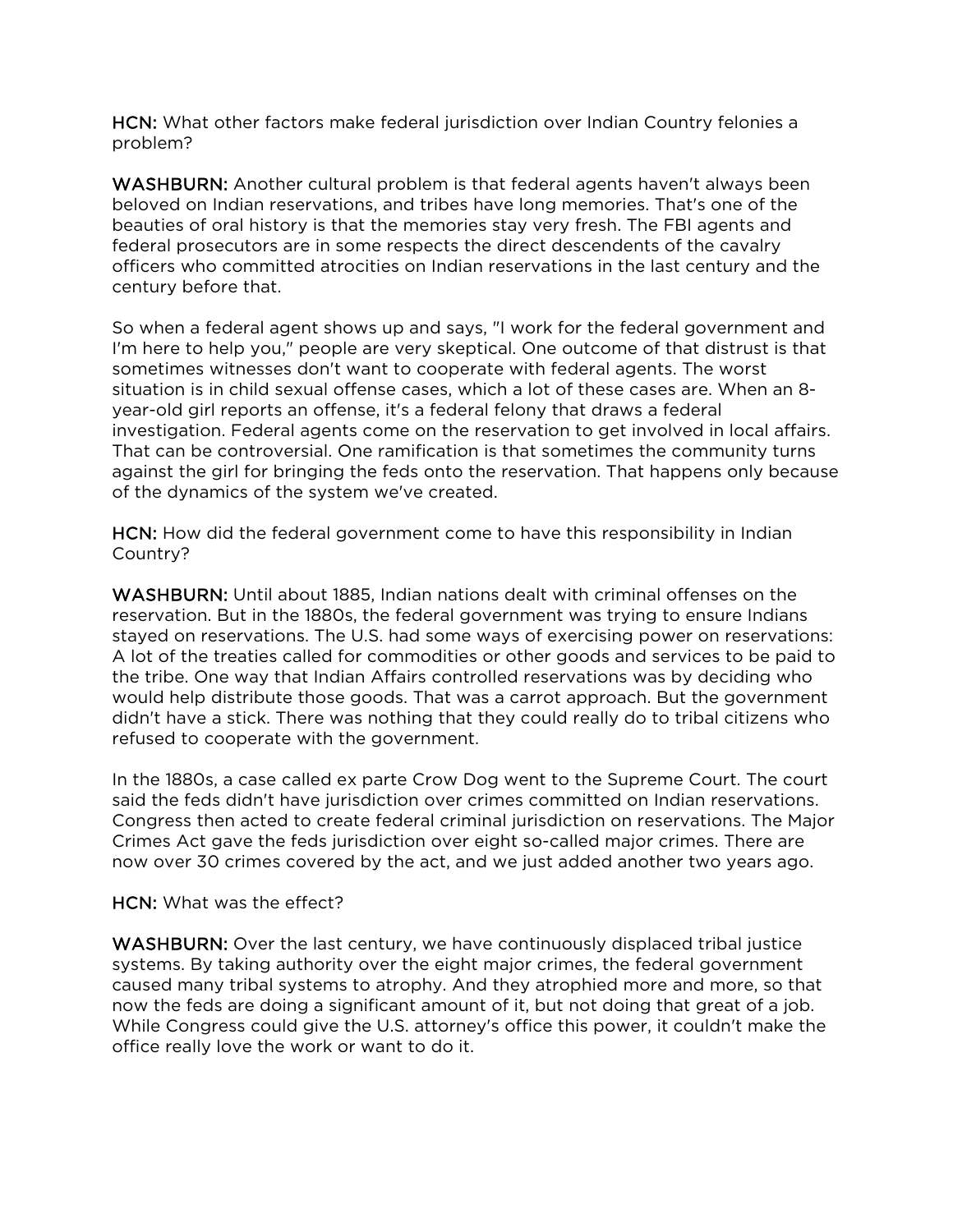HCN: What was Oliphant v. Suquamish Indian Tribe and what effect did it have?

WASHBURN: In 1978, the Supreme Court said tribes don't have jurisdiction over non-Indians on Indian reservations.

HCN: They had jurisdiction (over non-Indians on the reservations) before then?

WASHBURN: Yes. During that century they still had jurisdiction. Congress acted to give the feds jurisdiction, but it didn't take away tribal jurisdiction. Tribes never negotiated that away in treaties. The Suquamish Reservation was having their festival, and two non-Indians were arrested, one for drunk driving and one for assaulting a police officer. The Supreme Court said summarily that the tribes don't have jurisdiction over non-Indians, and that was news to the tribes because they had routinely exercised jurisdiction. Suddenly, jurisdiction is no longer territorial and geographical, but it's a question of race or tribal membership of the perpetrator and/or the victim. That limited tribes' authority dramatically.

HCN: Would it be correct to say that's one of the reasons there's so much drug trafficking on Indian reservations?

WASHBURN: In a sense. Some people perceive that reservations are lawless places. They are kind of lawless because people are unclear about jurisdiction. State law enforcement officials often think, "Aw, that's the feds' problem. That's on an Indian reservation." Or, "That's the tribe's problem." (Thanks to a 1950s law, some states have jurisdiction over all crimes on Indian reservations.)

HCN: Could you explain the effects on tribal sovereignty and tribal selfdetermination? What are the effects on surrounding communities, and would changing the system benefit the wider community?

WASHBURN: Let me start with the last part first. One of the things suggested in pending legislation is cross-deputization of everyone involved in law enforcement in Indian Country. If state officers get cross-deputized by tribal authorities, and tribal officers get cross-deputized by county or state authorities, then suddenly it doesn't matter which cop pulls up to the scene of a crime. Either can handle it.

Federal police officers and state police officers tend to be OK with this. It's only when you get into the political realms that there are disputes. Cooperation is one of the things (Sen. Byron) Dorgan, (D-N.D., chairman of the Senate Indian Affairs Committee) suggested in his concept paper for an Indian Country crime bill. (Sen. Dorgan's concept paper will form the basis of legislation on law enforcement in Indian Country expected to be introduced next year.)

Another thing he suggested is that we do a better job of collecting data. Can we figure out where the crimes occurred so we'll have a better sense of whether the reservation communities are really worse than nearby communities? The data isn't good enough to be able to determine that because no one keeps track of exactly (where a crime occurred).